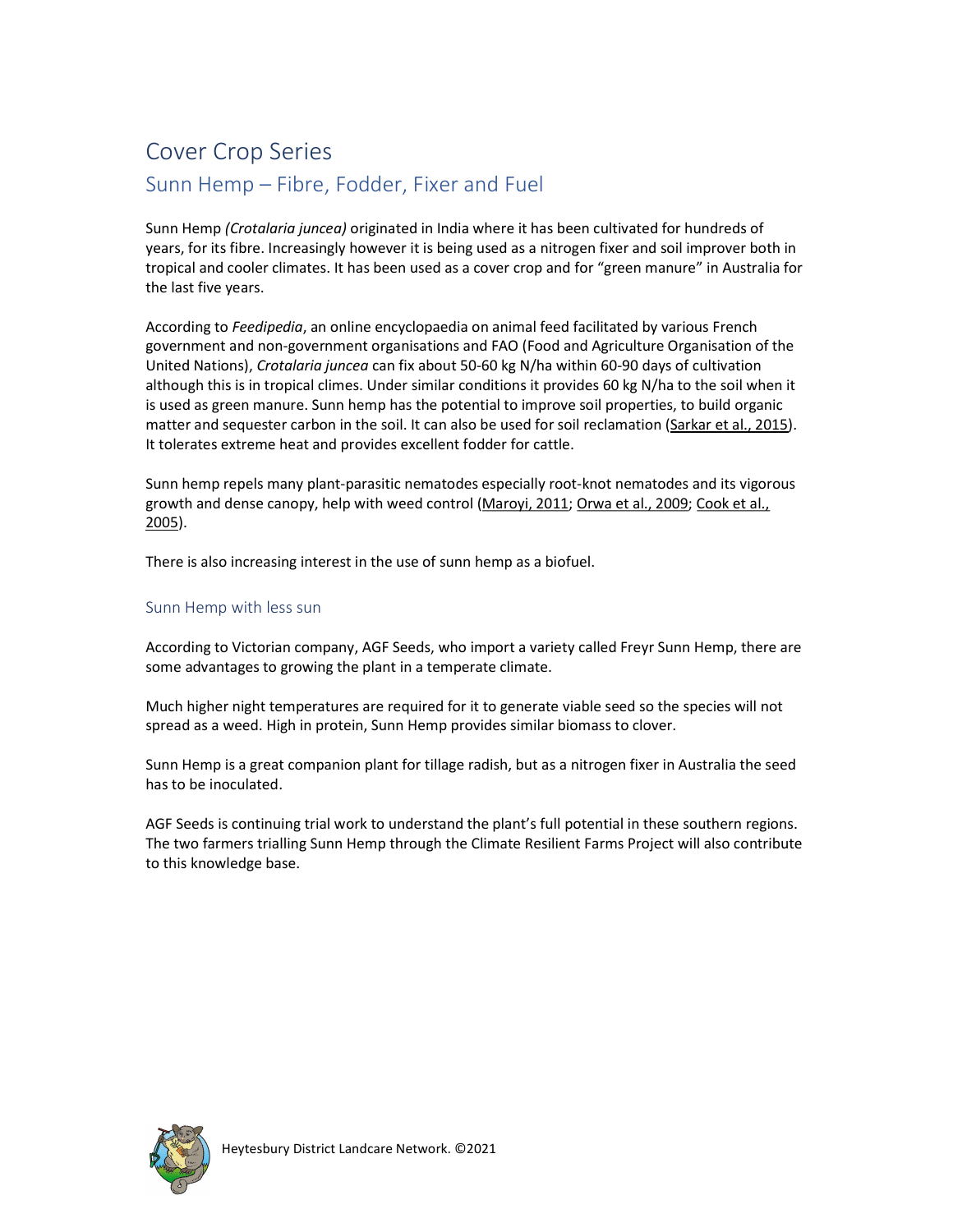## Fibre Provider

In the 1960s in India, sunn hemp was cultivated on about 200,000 ha. The cultivation of sunn hemp steadily decreased with the use of synthetic fibres and represented no more than 31,000 ha in 2008 (Sarkar et al., 2015). The late 2000s saw a renewed interest for the plant as a multipurpose legume. India is the first sunn hemp fibre producer (23% of worldwide production), having the largest cultivation area (27% in area). Other important producers are Bangladesh and Brazil (Sarkar et al., 2015).



According to the New Agriculturalist, sunn hemp fibre has greater tensile strength and is more durable under exposure than jute. It is also stronger when wet, is fairly resistant to mildew, moisture and micro-organisms in salt water, and is currently used in twine, rug yarn, cigarette and tissue papers, fishing nets, sacking, canvas and cordage.

According to Feedipedia, sunn hemp fibre is gaining interest as an environmentally friendly alternative to synthetic fibres.

## What's in a name?

Sunn hemp has many, many common names including these English ones - Indian hemp, Benares hemp, Madras hemp, sunn, sunn crotalaria.

Despite its name, Sunn hemp (Crotalaria juncea) is not related to Cannabis (Cannabis sativa). The only similarity between the two is that they both produce fibre. Sunn Hemp is actually a legume.

The genus name means "rattle", referencing the sound produced by the seeds in the pods at maturity, while "juncea" was given by Linnaeus for the resemblance of Sunn hemp to Spanish broom (Spartium junceaum L). (Orwa et al., 2009).